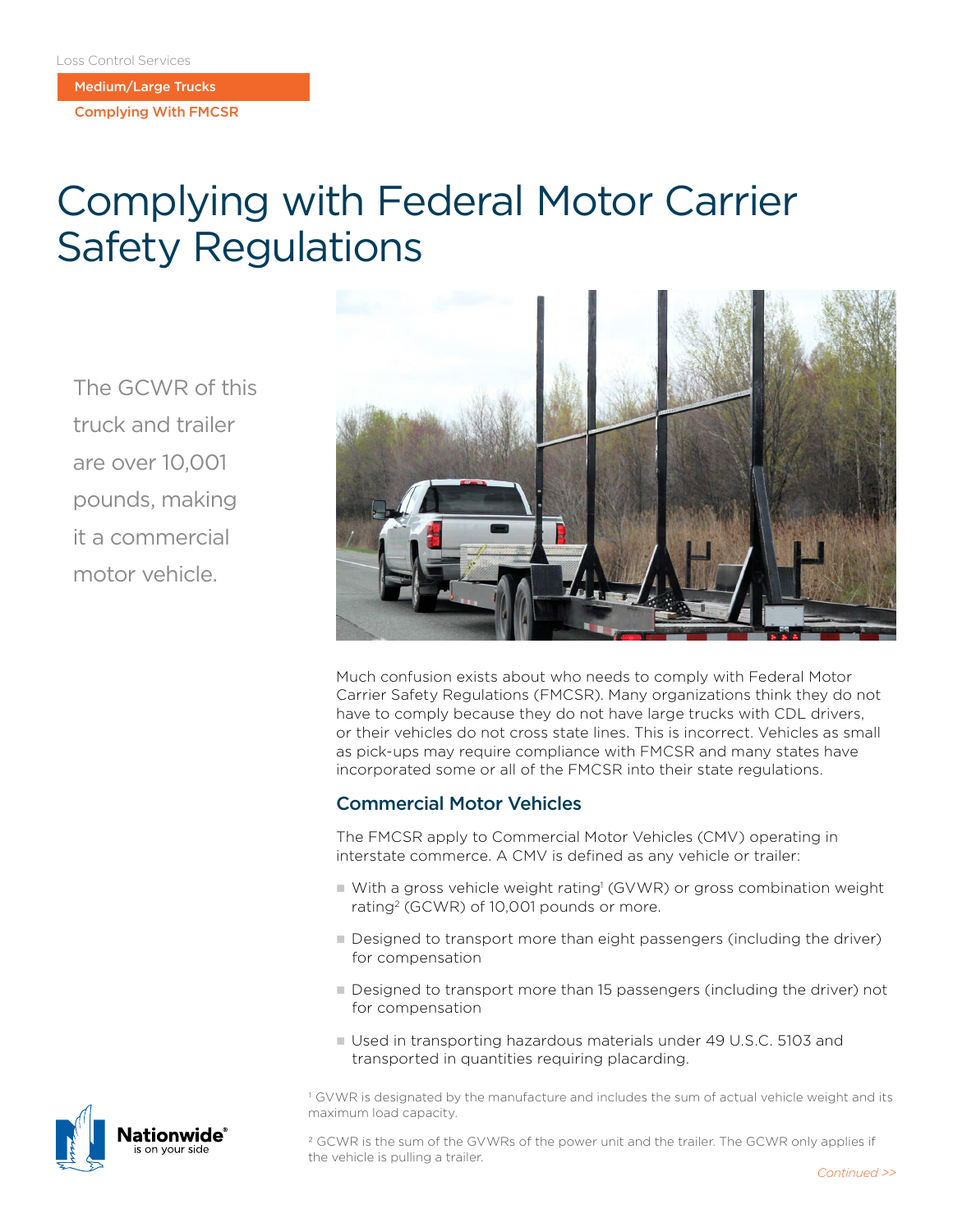#### **Interstate Commerce**

means trade, traffic, or transportation in the United States between a place in a state and a place outside of such state (including a place outside of the United States). Also, if you move a load solely within a state but transfer it to another CMV or mode of transportation that transports it across state lines, you are operating in interstate commerce.

Organizations not involved in interstate commerce are regulated by the individual states. Many states have adopted some or all the FMCSR regulations into their state regulations. Some states have different definitions of what is a commercial motor vehicle. For this reason, additional research is needed to determine how your state is enforcing these requirements. All states are required to follow general CDL licensing requirements but may have some variations.

## CDL License

A Commercial Driver's License (CDL) is required to drive larger CMV or to haul hazardous materials. A Commercial Learners Permit allows a driver to operate certain vehicles that require a CDL while the driver is in training.

## A CDL is required when operating:

- Class A: A combination of vehicles with a GVWR of 26,001 or more pounds, provided the vehicle being towed is in excess of 10,000 pounds GVWR;
- Class B: A single vehicle with a GVWR of 26,001 or more pounds;
- **n** Class C: (unless class A or B applies)
	- A vehicle designed to transport 16 or more passengers, including the driver
	- Any vehicle that is transporting hazardous materials and is required to be placarded in accordance with State and Federal regulations.

### CDL endorsements are required when operating the following:

- T Truck with double or triple trailers (knowledge test)
- $N -$  Truck with a tank (knowledge test)
- $H$  Truck carrying hazardous materials (knowledge test)
- $\blacksquare$  X Combination of a tank vehicles and hazardous materials (knowledge test)
- $P$  Passenger carrying vehicle (knowledge & skills test)
- $S$  School bus (knowledge & skills test)

Additional information about the classes of CDL and CDL endorsements can be found [here](https://www.fmcsa.dot.gov/registration/commercial-drivers-license/drivers).

The FMCSA has issued some guidance and limited waivers of compliance due to COVID-19. Click [here](https://www.fmcsa.dot.gov/COVID-19) for more information.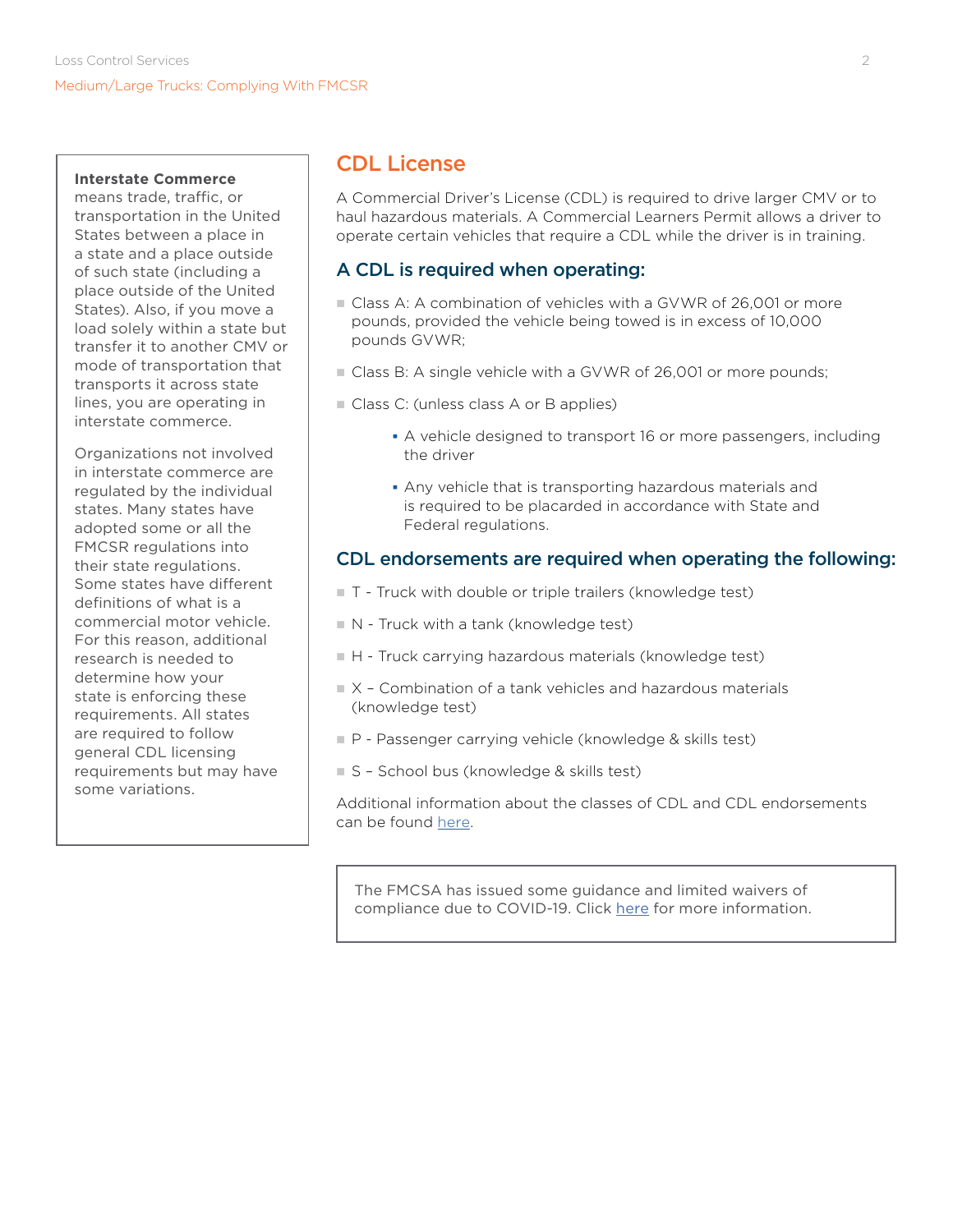The FMCSR includes parts [§350-399](https://www.ecfr.gov/cgi-bin/text-idx?gp=&SID=ffa6cc9e95f4e57fe36c7a6fb2a25f36&mc=true&tpl=/ecfrbrowse/Title49/49CIIIsubchapB.tpl) of Title 49 – Transportation. The following table highlights the most commonly referenced regulations for operators of CMV. Organizations should review the entire FMCSR to ensure they are in compliance.

|                                                                                                    | <b>CMV</b> | <b>CDL</b> |
|----------------------------------------------------------------------------------------------------|------------|------------|
| <b>CDL Drug and Alcohol Testing (§382)</b> Additional Support                                      |            |            |
| ■ Written policy - signed by employee                                                              |            |            |
| Pre-employment, random, reasonable suspicious, and post-accident testing                           |            |            |
| Pre-employment previous employer D&A check                                                         |            |            |
| FMCSA D&A Clearinghouse check (pre-employment and annually)                                        |            |            |
| Educational materials to drivers                                                                   |            |            |
| Supervisor reasonable suspicion training                                                           |            |            |
| <b>Commercial Driver's License (CDL)</b> (§383)                                                    |            |            |
| Be 21 years of age (18-21 for intrastate, depending on state)                                      |            |            |
| Proper license class and endorsements                                                              |            |            |
| ■ Driver required to notify employer of any conviction of any traffic violation within 30 days.    |            |            |
| Unique CDL disqualifications (moving violations)                                                   |            |            |
| Medical certification (medical certificate tied to CDL through state licensing)                    |            |            |
| Special Training Requirements                                                                      |            |            |
| • Entry Level Drivers (less than one year of CDL experience)                                       |            |            |
| • Drivers of Longer Combination Vehicles                                                           |            |            |
| Minimum Insurance Requirements (§387)                                                              |            |            |
| Applies to for-hire motor carriers of property or passengers and private carriers of hazmat        |            |            |
| ■ \$750,000 to \$5,000,000 depending on operations                                                 |            |            |
| Exemptions for: school transportation, some taxicabs, some work commuting pools.                   |            |            |
| <b>General Requirements (\$390)</b>                                                                |            |            |
| DOT Registration (390.19T) and DOT # on vehicle (390.21)                                           |            |            |
| Accident register (390.15)                                                                         |            |            |
| Updating your organization's data every 24 months via MSC-150.                                     |            |            |
| <b>Driver Qualification Files (§391)</b>                                                           |            |            |
| DOT application: driving history & experience by vehicle type (21 years of age)                    |            |            |
| Prior employer background checks/investigation.                                                    |            |            |
| MVR and driver violation review: pre-employment and annually.                                      |            |            |
| Copy of license or CDL.                                                                            |            |            |
| Road test.                                                                                         |            |            |
| A Medical examine certificate (2 years). Confirmation doctor is on Registry of Certified Examiners |            |            |
| Disqualifications (moving violations). Driver must notify of license revocation or suspension.     |            |            |